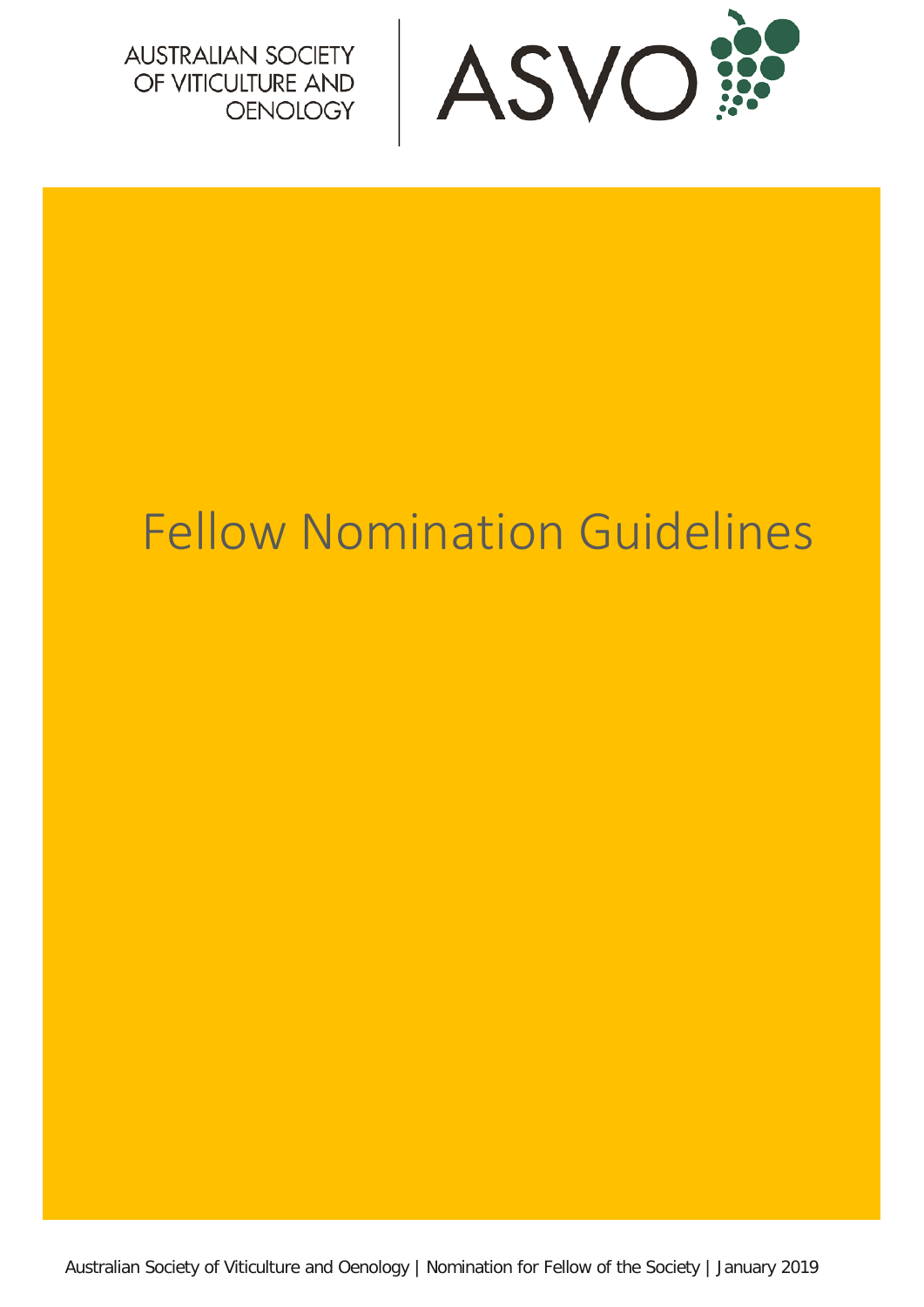



### **Table of Contents**

| 1.  | <b>Introduction</b>                                                 |   |
|-----|---------------------------------------------------------------------|---|
| 2.  | Criteria for election to the honorary membership category of Fellow |   |
| 3.  | <b>Nomination process</b>                                           |   |
| 4.  | <b>Referees</b>                                                     | з |
| 5.  | <b>Closing Date and receipt of nominations</b>                      | 4 |
| 6.  | <b>Unsuccessful Nominees</b>                                        | 4 |
| 7.  | <b>Role of the Fellows Selection Committee</b>                      | 4 |
| 8.  | <b>Composition of the Fellows Selection Committee</b>               |   |
| 9.  | Confidentiality                                                     |   |
| 10. | <b>Enquiries</b>                                                    | 5 |

#### <span id="page-1-0"></span>**1. Introduction**

The Board of the Australian Society of Viticulture and Oenology (ASVO) elects Fellows from amongst its Members who have made a particularly outstanding and meritorious contribution to the grape and wine industry. The purpose of the honorary membership category of Fellow of the Australian Society of Viticulture & Oenology is to recognise the exemplary contribution by a Member to the Society and to the discipline and/or profession of Viticulture and/or Oenology. Fellows of the Society actively support and promote the interests of the Society and encourage the development of the discipline and the profession.

The criteria for election as a Fellow include a major contribution in an industry, scientific, educational or Society role, having been a Member of the Society for at least ten years, and has made a significant contribution to the aims and operation of the Society. This "Fellow Nomination Guidelines" document summarises the terms of the Constitution, and is designed to assist Nominee's, Nominators and Referees when completing the "Fellow Nomination Form". Please read this document carefully to ensure that your nomination complies with these requirements.

#### <span id="page-1-1"></span>**2. Criteria for election to the honorary membership category of Fellow**

To be nominated as a Fellow, a Nominee must be a Member who is a natural person. Criteria for the honorary membership category of Fellow are set out in **Clause 6.3 of the** ASVO [Constitution.](https://www.asvo.com.au/about-the-society/constitution/) Elaboration of these criteria, procedures for election of Fellows, and requirements for Nominators, Seconders and Referees are outlined in the Fellow Nomination and Selection Policy of the ASVO Board of Directors (quoted in full in the Appendix).

In summary, the nomination must satisfy the Board of Directors that the Nominee meets the following three criteria:

- 1. Has made a particularly outstanding and meritorious contribution to the grape and wine industry through a major industry, scientific, educational or Society role. This may be demonstrated by evidence in any of the following criteria:
	- a. Application of the nominee's expertise in viticulture or oenology towards innovative endeavours, adopting research, and or defining best practice in their field of expertise;
	- b. Contribution to the knowledge base of the profession through excellence in research and its dissemination;
	- c. Contribution to education in Viticulture and/or Oenology, through leadership which has substantially encouraged Viticulture and/or Oenology research and/or practices. Examples may include exemplary supervision and mentoring of students or other leadership activities which encourage professional development in Viticulture and/or Oenology;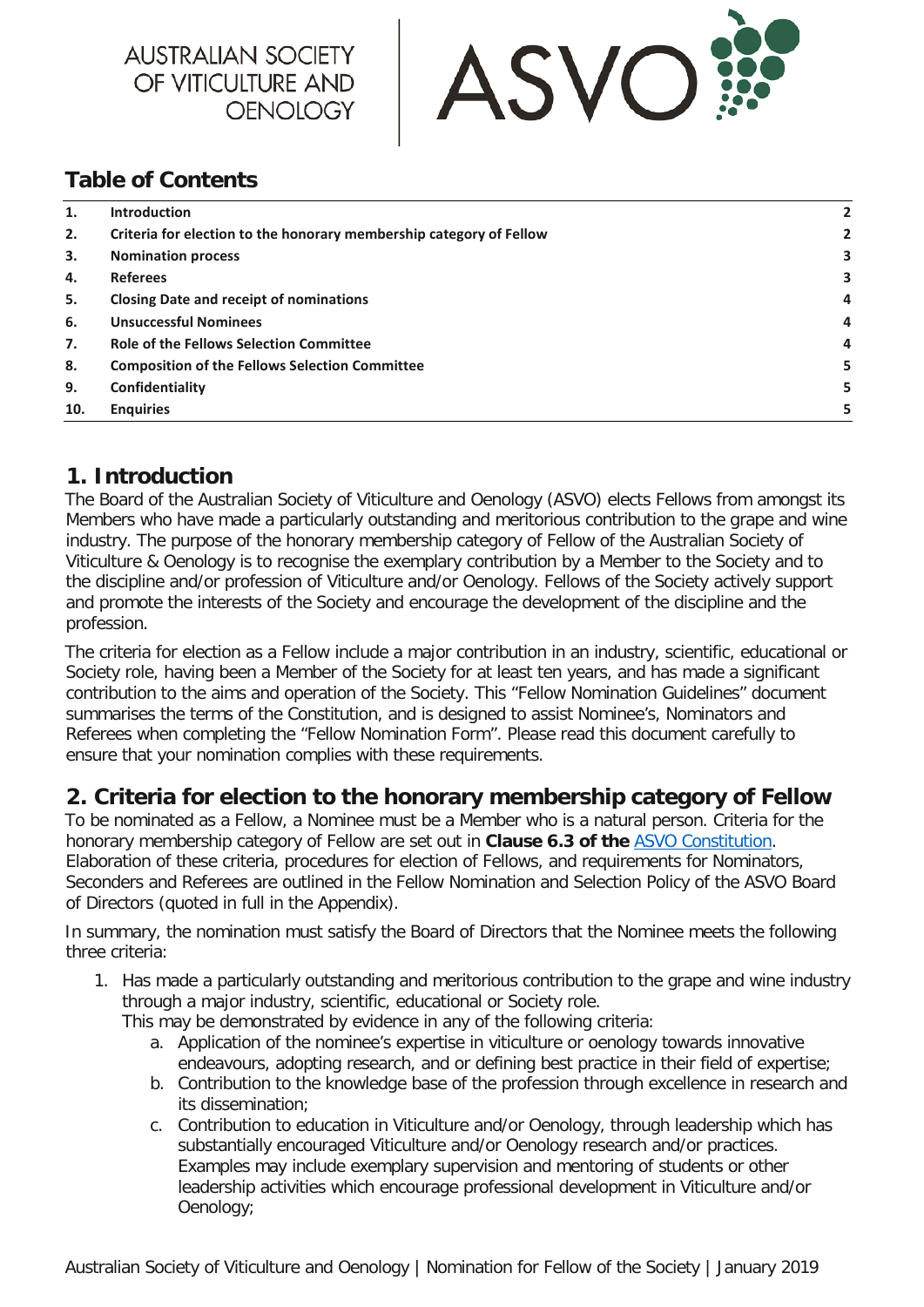

- d. A Member of the ASVO Board of Directors or a subcommittee of the ASVO Board or an advisor to the ASVO Board.
- 2. Has achieved at least 10 continuous years of full (not concession) membership at the time of nomination.
	- a. The nominee must have maintained their membership for a period of not less than ten years after becoming a Member of the ASVO.

#### **AND**

3. Has made a significant contribution to the industry through activities that reflect the aims and operation of the Society.

This may be demonstrated by evidence in any of the following criteria:

- a. Contribution to the ASVO publications, proceedings, and the Australian Journal of Grape and Wine Research e.g. author and/or editorial activities;
- b. Contribution to ASVO Seminars and events e.g. invited contribution to ASVO Seminars, events or publications;
- c. Contribution to ASVO partner events e.g. invited contributions to AWITC committees, providing presentations, workshops, or other formal activities.
- d. Representing the ASVO or the professions of Viticulture and/or Oenology to other professions, community groups, or in the public arena;
- e.
- f.

#### <span id="page-2-0"></span>**3. Nomination process**

- 1. Any member of the ASVO may recommend another eligible ASVO member for consideration as a Nominee via written documentation highlighting the member's accomplishments.
- 2. Under no circumstances should the nominee be contacted for any information.
- 3. All nominations will be screened upon receipt to ensure that the eligibility criteria and submission requirements have been fulfilled.
- 4. The Nominator may be asked to revise the nomination to meet the criteria before the nomination will be considered by the Board of Directors.
- 5. Nominations are considered annually by the ASVO Fellows Committee (see below), which is appointed by the ASVO Board of Directors.
- 6. All completed nominations are routed to members of the Fellows Committee for simultaneous consideration.
- 7. There is no limit to the number of individuals nominated each year and nominating more or fewer individuals does not affect the outcome.
- 8. Nominees do not compete with each other for selection. Selection is based solely on professional excellence and outstanding accomplishments as presented in the nominations.
- 9. Nominees not selected for the award in the year of the initial nomination shall be kept on file for automatic consideration again the following year, without requiring renomination.
- 10. A member may only be nominated for three consecutive years. If not selected during that period, a two-year break is required before the member may be nominated again.
- 11. The ASVO retains possession of all nominations and rights to their usage in conjunction with the Fellow program.

#### <span id="page-2-1"></span>**4. Referees**

Self-nominations are not eligible. Nominations must be nominated and seconded by a Member or Fellow (not elected to the Fellows Selection committee) and supported by a referee. The nominator and seconder may also act as a referee.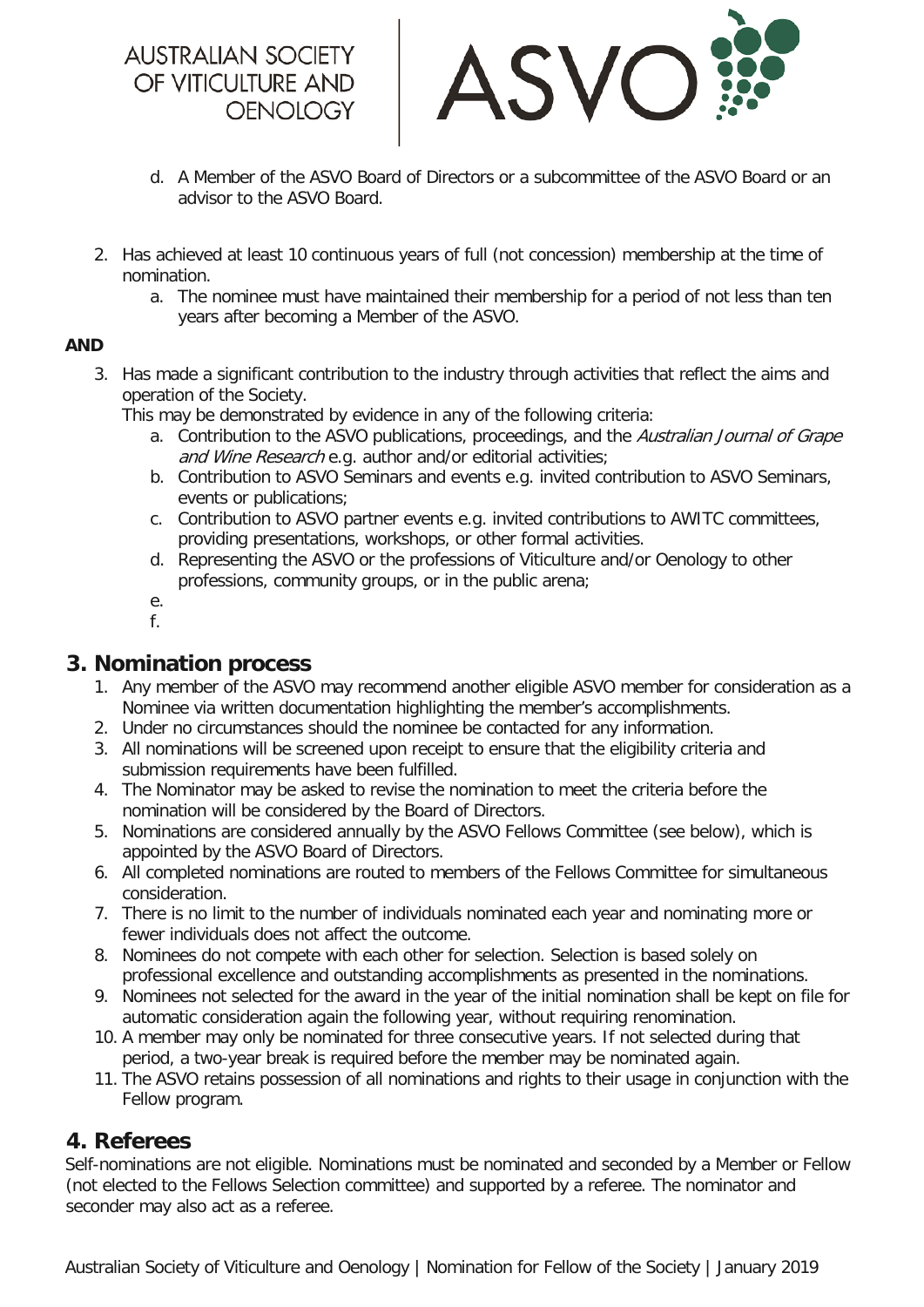ASVC

Referees are required to submit a statement in support of the Fellow Nominee, **either** with the Fellow Nomination Form, due 31 July each year, **or** when invited by the Fellows Committee to do so following this date, but no later than 31 August each year.

Referees should comment on the Nominee's suitability for the honorary membership category of Fellow, in particular on the significance of the Nominee's contribution to the ASVO and/or the significance of their contribution to the grape and wine industry.

- 1. **Nominator** must be a Member, or Fellow of the ASVO.
- 2. **Seconder** must be a Member, or Fellow of the ASVO
- 3. **Referee** must be an expert in the Nominee's field of work, but does not have to be a Member of the ASVO. Typically, this Referee would be in a position to comment on the quality of the Nominee's professional work.

#### <span id="page-3-0"></span>**5. Closing Date and receipt of nominations**

- 1. Nominations must be received by the ASVO by the close of business on or before **31st July each year**.
- 2. Nominations may be made through the ASVO website or on a Fellow Nomination form, you need to provide:
	- a. the names and email contact of one Nominator, one Seconder, and one Referee.
	- b. the statement of support for the Nominee
- 3. All nominations will be acknowledged on receipt.
- 4. Late and/or incomplete nominations will not be accepted.
- 5. The name(s) of successful Fellows will be announced at the Annual General Meeting of the ASVO.

#### <span id="page-3-1"></span>**6. Unsuccessful Nominees**

The Fellows Committee makes recommendations based on the information provided in the nomination and also on Referee reports, therefore it is important that these are comprehensive and complete. Typically, there are three reasons why a Fellow nomination might be unsuccessful. These are:

1. **Incomplete applications**

A fully completed Fellow Nomination form which includes the name and contact details for the Nominator, Seconder, and Referee must be received by the due date of 31 July each year, or the nomination may not be considered.

- 2. **Does not meet all the criteria** Nominees must meet all the criteria for a Fellow nomination to be successful.
- 3. **Board of Directors discretion**

In addition, in absolute discretion and without giving any reason, the Board of Directors may refuse to elect as Fellow a person whom it shall consider not to be a fit and proper person to be so elected even if the applicant has fulfilled the prescribed conditions of such election. The names of unsuccessful Nominee's will remain confidential within the Board of Directors.

#### <span id="page-3-2"></span>**7. Role of the Fellows Selection Committee**

The ASVO Fellows Selection Committee will consider all eligible nominations for the honorary membership category of Fellow of the ASVO and will recommend nominees for election to this membership category on an annual basis.

- 1. The Fellows Committee may stimulate nominations of highly deserving individuals; however, members of the committee cannot nominate or second a nomination or a referee or a candidate.
- 2. Consider all eligible nominations against the selection criteria outlined in the Guidelines for Nomination of Fellows.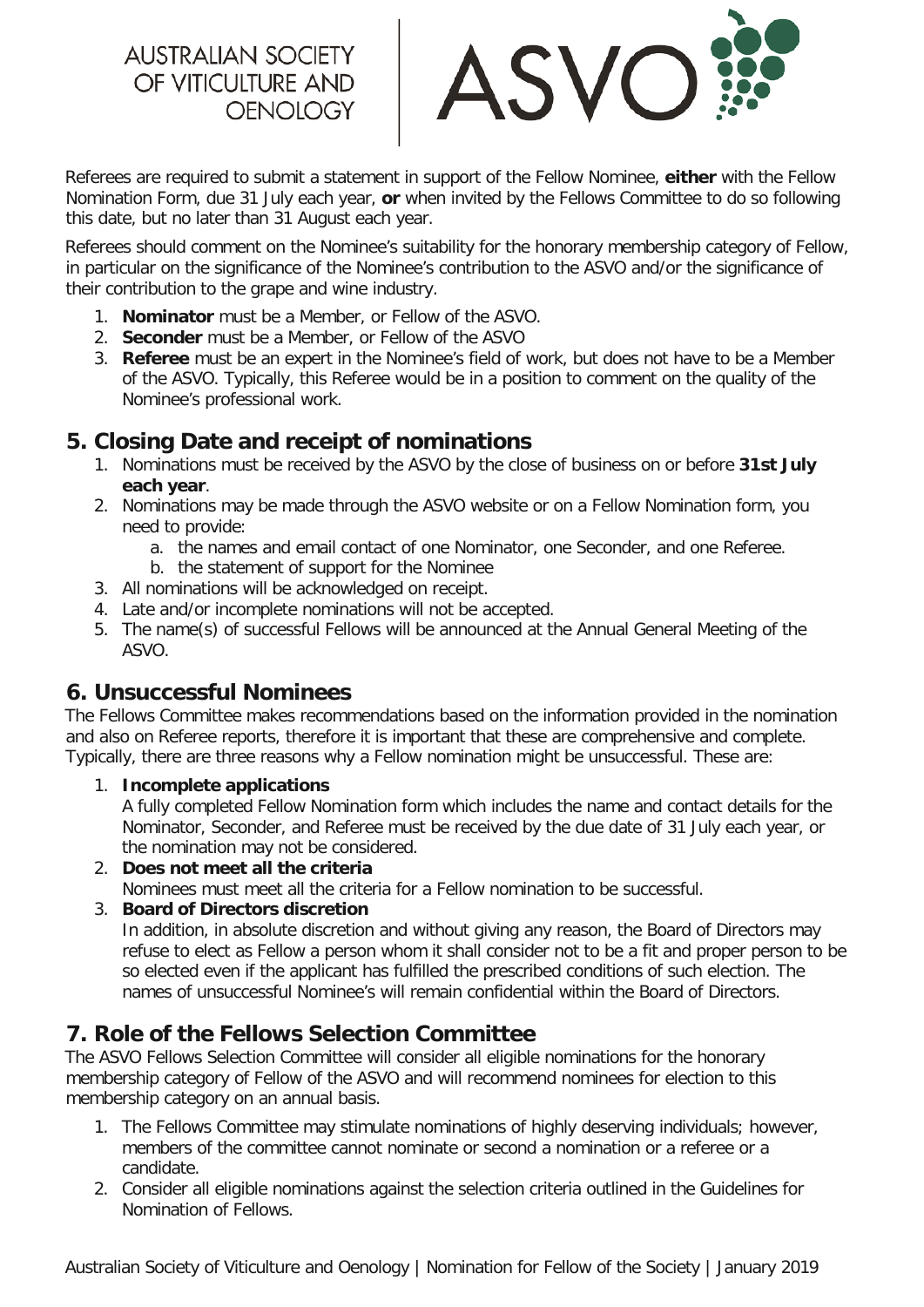

- 3. Each member should independently rank the nominees in order of preference before discussing within the group.
- 4. The Chair should use their best efforts to move toward consensus before taking a recommendation to the Board.
- 5. Provide a recommendation to the ASVO Board of the preferred candidate(s).
- 6. Provide a final report to the ASVO Board that articulates the achievements of the preferred candidate(s).

## <span id="page-4-0"></span>**8. Composition of the Fellows Selection Committee**

The Fellows Selection Committee will be formed with due regard to the balance of gender, geographical location, and expertise in research, academia and practice where possible. Each committee will be appointed annually by the ASVO Board and should comprise at least four (4) ASVO members. To provide continuity, Committee members may be reappointed on an annual basis up to a maximum of four (4) years.

- 1. Current elected ASVO President (Chair) (or appropriate ASVO Board Director as Proxy)
- 2. Immediate past Fellow(s) of the ASVO
- 3. Two additional past Fellows of the ASVO

#### <span id="page-4-1"></span>**9. Confidentiality**

All meeting procedures, discussion and decisions of the Fellows Selection Committee and the ASVO Board shall be considered confidential. Members of the Fellows Selection Committee and ASVO Board will hold in **absolute confidence** the names and details of nominees.

#### <span id="page-4-2"></span>**10. Enquiries**

If you require more information about the Fellow nomination process, enquiries may be made in confidence to the ASVO President, Dr Tony Robinson: [Tony.Robinson@tweglobal.com](mailto:Tony.Robinson@tweglobal.com)